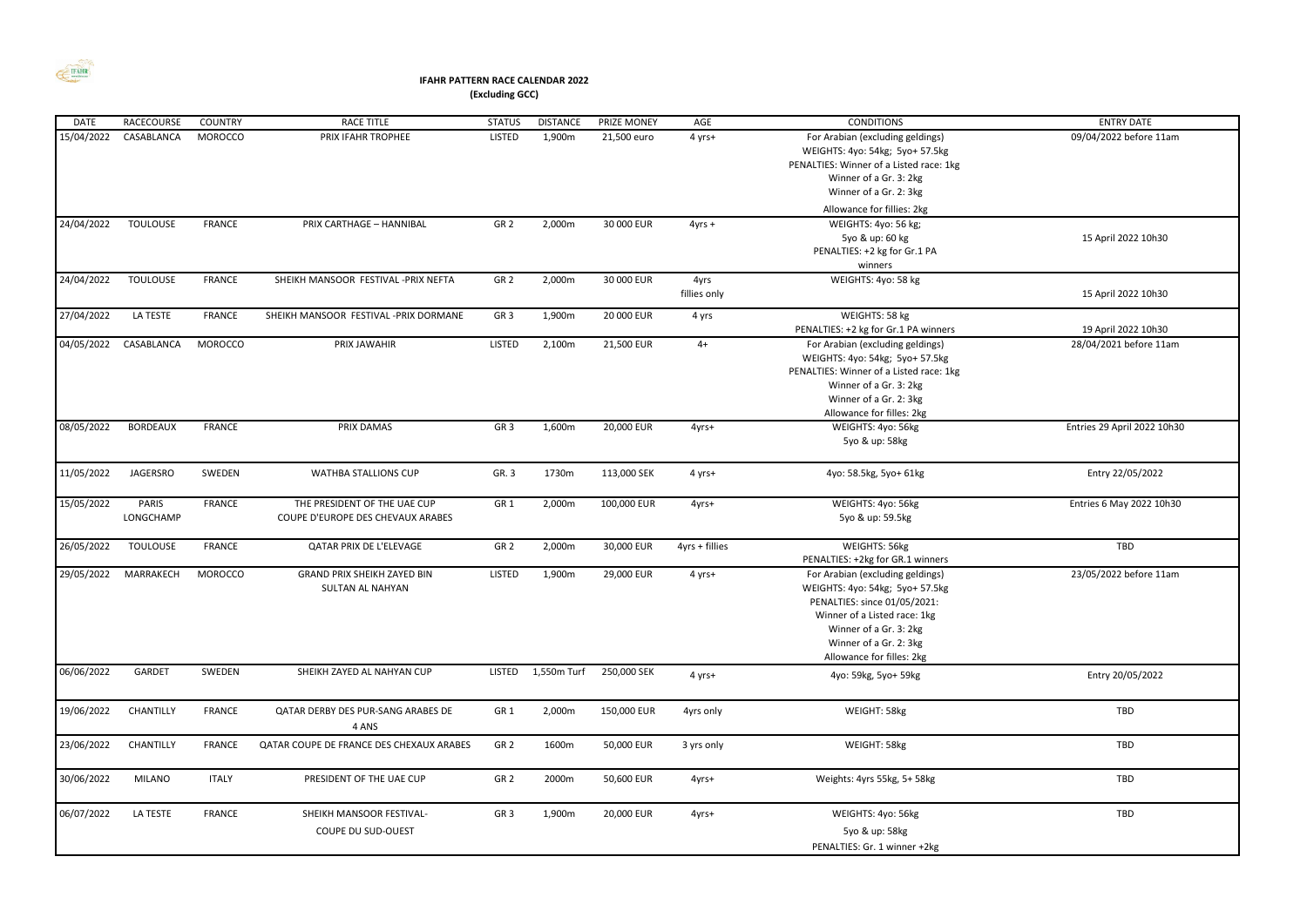| 06/07/2022 | LA TESTE                 | <b>FRANCE</b>            | SHEIKH MANSOOR FESTIVAL-<br><b>CRITERIUM DES POULICHES</b> | GR <sub>1</sub> | 1,900m      | 30,000 EUR  | 4yrs+<br>fillies only    | WEIGHTS: 4yo: 56kg<br>5yo & up: 58kg                                                                                                                                                                           | TBD                                                                                                                               |
|------------|--------------------------|--------------------------|------------------------------------------------------------|-----------------|-------------|-------------|--------------------------|----------------------------------------------------------------------------------------------------------------------------------------------------------------------------------------------------------------|-----------------------------------------------------------------------------------------------------------------------------------|
|            | 10/07/2022 SAN SEBASTIN  | SPAIN                    | PREMIO SHEIKH ZAYED BIN SULTAN AL NAYHAN                   | LISTED          | 1600m Turf  | 15,500 EUR  | 4 yrs+                   | TBC                                                                                                                                                                                                            | <b>TBC</b>                                                                                                                        |
| 12/07/2021 | <b>OSTEND</b>            | <b>BELGIUM</b>           | IFAHR-CUP                                                  | <b>LISTED</b>   | 2400m       | 20,000 EUR  | 4yrs+                    | Penalties after wins & 2°pl in race of purse = or> 10000 EUR                                                                                                                                                   | Entries before 27/6 before 10am                                                                                                   |
|            |                          |                          |                                                            |                 |             |             |                          | & after wins & 2° place in race of purse <10000 EUR                                                                                                                                                            | Declaration before 4/7 before noon                                                                                                |
| 12/07/2022 | RABAT                    | <b>MOROCCO</b>           | PRIX MED ZERKTOUNI                                         | <b>LISTED</b>   | 1,700m      | 15,000 EUR  | 4 yrs+                   | For Arabian (excluding geldings)<br>WEIGHTS: 4yo: 56kg; 5yo+ 57kg<br>PENALTIES:<br>Winner of a Listed race: 1kg.<br>Winner of a Gr.3: 2kg<br>Winner of a Gr. 2: 3kg.<br>Allowance for fillies: 2kg             | 06/07/2022 before 11am                                                                                                            |
| 13/07/2022 | LA TESTE                 | <b>FRANCE</b>            | ROYAL CAVALRY OF OMAN PRIX RAZZIA III                      | GR <sub>3</sub> | 1,900m      | 25 000 EUR  | 3 yrs<br>fillies only    | WEIGHTS: 57 kg<br>PENALTIES: +2 kg for GR 1<br>winners                                                                                                                                                         | To be determined                                                                                                                  |
| 13/07/2022 | LA TESTE                 | <b>FRANCE</b>            | ROYAL CAVALRY OF OMAN PRIX TIDJANI                         | GR <sub>3</sub> | 1,900m      | 25 000 EUR  | 3 yrs<br>colts/gel dings | WEIGHTS: 57 kg<br>PENALTIES: +2 kg for GR 1 winners                                                                                                                                                            | To be determined                                                                                                                  |
| <b>TBC</b> | NEWBURY                  | <b>UNITED</b><br>KINGDOM | HATTA INTERNATIONAL STAKES<br>TO BE CONFIRMED              | Gr. 1           | 2,000M Turf | 40,000 GBP  | 4 yrs+                   | Fillies & Mares. 5+, 9st. 4yo, 8st, 10lbs                                                                                                                                                                      | Entries: TBC                                                                                                                      |
|            |                          |                          |                                                            |                 |             |             |                          |                                                                                                                                                                                                                | Declarations: TBC                                                                                                                 |
| 17/07/2022 | JAGERSRO                 | SWEDEN                   | PRESIDENT OF THE UAE CUP                                   | <b>LISTED</b>   | 1,730m      | 300,000 SEK | 4 yrs+                   | 4yo: 57.5kg, 5yo+ 59kg                                                                                                                                                                                         | Entry 04/07/2022                                                                                                                  |
| 19/07/2022 | <b>RABAT</b>             | <b>MOROCCO</b>           | PRIX MANSOUR DAHBI                                         | <b>LISTED</b>   | 1,700m      | 21,500 EUR  | 3 yrs                    | For Fillies & Colts only (excluding Geldings)<br>Weight: 56kg<br>Penalties: Winner of a Listed race: 1kg<br>Winner of a Gr. 3: 2kg<br>Winner of a Gr. 2: 3kg<br>Allowance for filles: 2kg                      | 13/07/2022 before 11am                                                                                                            |
| <b>TBC</b> | <b>NEWBURY</b>           | <b>UNITED</b><br>KINGDOM | <b>INTERNATIONAL STAKES</b><br>TO BE CONFIRMED             | GR. 3           | 1,400M Turf | 26,500 GBP  | 3 yrs                    | Colts & Geldings, 9st. Fillies 8st. 10lbs<br>PENALTIES AFTER 1st JANUARY 2021:<br>Winner of a Gr. 1 (or equivalent), 7lbs<br>Winner of a Gr. 2 (or equivalent), 5lbs<br>Winner of a Gr. 3(or equivalent), 3lbs | <b>Entries: TBC</b><br>Declarations: TBC                                                                                          |
| <b>TBC</b> | <b>NEWBURY</b>           | UNITED<br>KINGDOM        | ARO<br><b>INTERNATIONAL STAKES</b><br>TO BE CONFIRMED      | Gr. 1           | 2,000M Turf | 68000 GBP   | 4 yrs+                   | 5 yrs + Stallions & Geldings, 9st. Mares, 8st 10lbs.<br>4 yrs Colts & Geldings, 8st 12 lbs, Fillies, 8st 8 lbs.                                                                                                | Entries: 12:00 noon BST<br>GMT +1, 11/06/2021<br>Sup. Ent: 12 noon BST<br>GMT +1, 15/06/2021<br>Declarations: 11am BST 21/07/2021 |
| 27/07/2022 | GOODWOOD                 | <b>UNITED</b><br>KINGDOM | <b>QATAR INTERNATIONAL STAKES</b>                          | Gr. 1           | 1,600M Turf | 400,000 GBP | 4 yrs+                   | 5 yrs + Stallions & Geldings, 9st. Mares, 8st 10lbs.<br>4 yrs Colts & Geldings, 8st 10 lbs, Fillies, 8st 6 lbs.                                                                                                | Entries: 12:00 noon BST<br>UTC +1, 15/06/2022<br>Sup. Ent: 12 noon UTC+1 18/07/2022                                               |
| 29/07/2022 | <b>MONT DE</b><br>MARSAN | <b>FRANCE</b>            | PRIX BURKEGUY - WATHBA STALLIONS CUP                       | <b>LISTED</b>   | 1,600m      | 20 000 EUR  | 4 yrs +                  | WEIGHTS: 4YO: 57 kg;<br>5YO & up: 57.5 kg<br>PENALTIES: +2 kg for GR 1 winners<br>ALLOWANCES: -1 kg not won in 2022                                                                                            | Declarations: 10am UTC+1 25/07/2022<br>To be determined                                                                           |
| 01/08/2022 | OSTEND                   | <b>BELGIUM</b>           | PRESIDENT OF THE UAE CUP                                   | Gr. 3           | 1800m Turf  | 30,000 euro | 4 yrs+                   | Penalty after 1 or 2 wins in group or Listed<br>races since 1/7/2021                                                                                                                                           | Entries 19/7 before 10am (local time)                                                                                             |
| 09/08/2022 | DEAUVILLE                | <b>FRANCE</b>            | DOHA CUP - PRIX MANGANATE                                  | GR <sub>1</sub> | 2,000m      | 50 000 EUR  | $4$ yrs +                | WEIGHTS: 4yo: 56 kg;<br>5yo & up: 57.5 kg                                                                                                                                                                      | To be determined                                                                                                                  |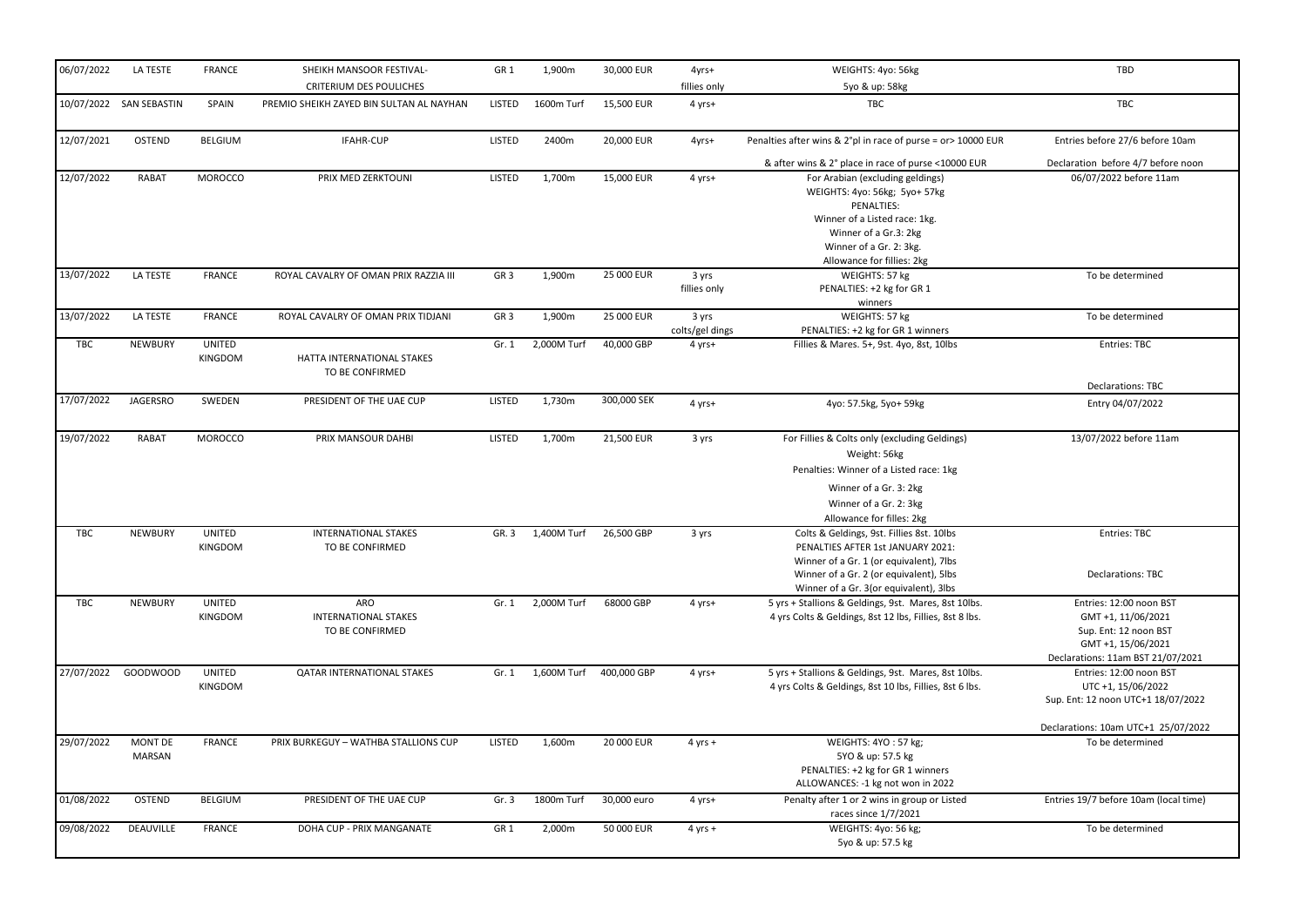| 09/08/2022 | <b>DEAUVILLE</b>         | <b>FRANCE</b>                   | AL RAYYAN CUP - PRIX KESBEROY                                                 | GR <sub>1</sub> | 2,000m      | 50 000 EUR              | 3 yrs                             | WEIGHTS: 58kg                                                                                                                                                                                              | To be determined                                                                                                             |
|------------|--------------------------|---------------------------------|-------------------------------------------------------------------------------|-----------------|-------------|-------------------------|-----------------------------------|------------------------------------------------------------------------------------------------------------------------------------------------------------------------------------------------------------|------------------------------------------------------------------------------------------------------------------------------|
| 13/08/2022 | <b>NEWBURY</b>           | <b>UNITED</b><br>KINGDOM        | ROYAL CAVALRY OF OMAN<br>(previously Za'abeel International)<br><b>STAKES</b> | Gr. 2           | 1,200M Turf | 20,000 GBP              | 4 yrs+                            | 4 yrs & upwards Stalltions, Colts & Geldings,<br>9st. 7lbs (60kg) Fillies & Mares, 9st 3lbs (58.5kg) PENALTIES<br>After 1st Janaury 2021: Winner of a Gr.1 (or<br>equivalent), 5lbs. Winner of a Gr. 2 (or | Entries: 12:00 noon<br>UTC +1, 09/08/2022                                                                                    |
|            |                          |                                 |                                                                               |                 |             |                         |                                   | equivalent), 3lbs.                                                                                                                                                                                         | Declarations: 10am UTC 11/08/2022                                                                                            |
| 17/08/2022 | <b>GHLIN</b>             | <b>BELGIUM</b>                  | <b>IFAHR CUP</b>                                                              | <b>LISTED</b>   | 1500m       | 25,000 euro             | 4 yrs+                            | Penalties after wins/earns this season                                                                                                                                                                     | 06-août-22<br>10h local time                                                                                                 |
| 21/08/2022 | WARSAW                   | POLAND                          | AL KHALEDIAH POLAND CUP                                                       | <b>LISTED</b>   | 1600m Turf  | 70,000 PLN              | 4yrs+                             | 4yo 59kg. 5yrs+ 62kg. Fillies & Mares 2kg allowance.                                                                                                                                                       | Entires: 20/07/2022 by noon                                                                                                  |
|            |                          |                                 |                                                                               |                 |             | ca 15,000 EURO          |                                   |                                                                                                                                                                                                            | Supplementary Entries: 12/08/2022 by 08:00am                                                                                 |
|            |                          |                                 |                                                                               |                 |             |                         |                                   |                                                                                                                                                                                                            | Declarations: 11/08/2021 by 08:00am                                                                                          |
| 02/09/2022 | LA TESTE                 | <b>FRANCE</b>                   | FRENCH ARABIAN BREEDERS' CHALLENGE POULAINS                                   | GR <sub>2</sub> | 2,000m      | 45 000 EUR              | 3yrs colts &<br>geldings only     | WEIGHTS: 58 kg                                                                                                                                                                                             | To be determined                                                                                                             |
| 02/09/2022 | LA TESTE                 | <b>FRANCE</b>                   | FRENCH ARABIAN BREEDERS' CHALLENGE<br><b>POULICHES</b>                        | GR <sub>2</sub> | 2,000m      | 45 000 EUR              | 3yrs fillies only                 | WEIGHTS: 58kg                                                                                                                                                                                              | To be determined                                                                                                             |
|            | 03/09/2022 HAYDOCK PARK  | <b>UNITED</b><br>KINGDOM        | HH SHEKHA FATIMA BINT MUBARAK<br>CUP (previusly ARO Cup)                      | Gr.3            | 1600M Turf  | 14,000 GBP              | 4 yrs+                            | 4 yrs+ Stallions & Geldings. 9st. (57kg)<br>Fillies & Mares 8st 10lbs (55kg)<br>PENALTIES AFTER 1st Janaury 2021: Winner of a Gr. 1<br>(or equivalent), 7lbs, Winner of a Gr. 2 (or equivalent),           | Entries: 12:00 noon UTC +1<br>30/08/2022<br>01/09/2022                                                                       |
|            |                          |                                 |                                                                               |                 |             |                         |                                   | 5lbs. Winner of a Gr. 3 (or equivalent), 3lbs                                                                                                                                                              | Declarations: 10am UTC +1 01/09/2022                                                                                         |
| 03/09/2022 | VELIEFENDI               | <b>TURKEY</b>                   | INTERNATIONAL IFAHR TROPHY                                                    | COND            | 2100M (SYN) | 306,250 TL              | 3 yrs+                            | WEIGHTS: 3yo 51.5kg: 4yo 57.5kg                                                                                                                                                                            | 03-août-22                                                                                                                   |
|            |                          |                                 |                                                                               |                 |             |                         |                                   | 5yrs+ 60kg                                                                                                                                                                                                 | 17h local time                                                                                                               |
|            |                          |                                 |                                                                               |                 |             |                         |                                   | ALLOWANCES: Fillies & Mares 2kg                                                                                                                                                                            |                                                                                                                              |
| 04/09/2022 | VELIEFENDI               | <b>TURKEY</b>                   | <b>INTERNATIONAL MALAZGIRT</b><br><b>TROPHY</b>                               | Gr. 3           | 1,600m Turf | 455,000 TL              | 3 yrs+                            | WEIGHTS: 3yo 53kg: 4yo 58kg<br>5yo & up 60kg                                                                                                                                                               | 03-août-22<br>17h local time                                                                                                 |
|            |                          |                                 |                                                                               |                 |             |                         |                                   | ALLOWANCES: Fillies & Mares 2kg                                                                                                                                                                            |                                                                                                                              |
| 04/09/2022 | <b>BADEN BADEN</b>       | <b>GERMANY</b>                  | PRESIDENT OF THE UAE CUP                                                      | Gr. $2$         | 1,600m Turf | 40,000 EUR              | 4 yrs+                            | WEIGHTS: 4 yrs: 56kg, 5+ yrs: 60kg                                                                                                                                                                         | 23/08/2022                                                                                                                   |
| 09/09/2022 | RIYADH                   | <b>KSA</b>                      | KING FAISAL CUP                                                               | <b>LISTED</b>   | 1600M       | SR 1,000,000            | 3YO                               | WEIGHTS: 58kg/56kg                                                                                                                                                                                         | TBD                                                                                                                          |
| 10/09/2022 | <b>DONCASTER</b>         | <b>UNITED</b><br><b>KINGDOM</b> | PRESIDENT OF THE UAE CUP<br>(UK ARABIAN DERBY)                                | Gr. 1           | 2,000M Turf | 80,000 GBP              | 4 yrs                             | Colts & Geldings 9st (57KG) : Fillies 8st 10 lbs (55KG)                                                                                                                                                    | Entries: 12:00 noon BST<br>UTC +1, 04/08/2022<br>Sup. Ent: 12 noon UTC +1<br>02/09/2022<br>Declarations: 11am BST 08/09/2021 |
| 11/09/2022 | PARIS<br>LONGCHAMP       | <b>FRANCE</b>                   | <b>QATAR CUP - PRIX DRAGON</b>                                                | GR <sub>1</sub> | 2,000m      | 100 000 EUR             | $4yrs +$                          | WEIGHTS: 4yo: 57 kg;<br>5yo & up: 58 kg                                                                                                                                                                    | To be determined                                                                                                             |
| 18/09/2022 | CHILIVANI                | <b>ITALY</b>                    | <b>WATHBA STAKES</b>                                                          | <b>LISTED</b>   | 2400M Turf  | 25,000 euro             | 4 yrs+                            | 4yo 54kg. 5yrs+ 56kg. Fillies 2kg less.                                                                                                                                                                    | TBD                                                                                                                          |
|            |                          |                                 |                                                                               |                 |             |                         |                                   | Penalties: 5kg Group winner, 3kg Listed winner or                                                                                                                                                          |                                                                                                                              |
|            |                          |                                 |                                                                               |                 |             |                         |                                   | Group placed 2nd, 3rd or 4th                                                                                                                                                                               |                                                                                                                              |
| 18/09/2022 | <b>BORDEAUX</b>          | <b>FRANCE</b>                   | FRENCH ARABIAN BREEDERS' CHALLENGE SPRINT                                     | GR <sub>2</sub> | 1,400m      | 45 000 EUR              | $4yrs +$                          | WEIGHTS: 58kg                                                                                                                                                                                              | To be determined                                                                                                             |
|            | 30/09/2022 SAINT-CLOUD   | <b>FRANCE</b>                   | QATAR ARABIAN TROPHY DES POULAINS                                             | GR <sub>1</sub> | 2,000m      | 100 000 EUR             | 3 yrs colts &<br>geldings<br>only | WEIGHTS: 56 kg                                                                                                                                                                                             | To be determined                                                                                                             |
|            | 30/09/2022 SAINT-CLOUD   | <b>FRANCE</b>                   | QATAR ARABIAN TROPHY DES POULICHES                                            | GR <sub>1</sub> | 2,000m      | 100 000 EUR             | 3 yrs fillies<br>only             | WEIGHTS: 56 kg                                                                                                                                                                                             | To be determined                                                                                                             |
| 01/10/2022 | PARIS<br>LONCHAMP        | FRANCE                          | QATAR ARABIAN TROPHY DES JUMENTS                                              | GR <sub>1</sub> | 2,000m      | 150 000 EUR             | 4 yrs fillies<br>only             | WEIGHTS: 56 kg                                                                                                                                                                                             | To be determined                                                                                                             |
| 02/10/2022 | <b>PARIS</b><br>LONCHAMP | <b>FRANCE</b>                   | QATAR ARABIAN WORLD CUP                                                       | GR <sub>1</sub> | 2,000m      | 1 000 000<br><b>EUR</b> | $4yrs +$                          | WEIGHTS: 4yo: 57.5 kg;<br>5yo & up: 58 kg                                                                                                                                                                  | To be determined                                                                                                             |
|            |                          |                                 |                                                                               |                 |             |                         |                                   |                                                                                                                                                                                                            |                                                                                                                              |